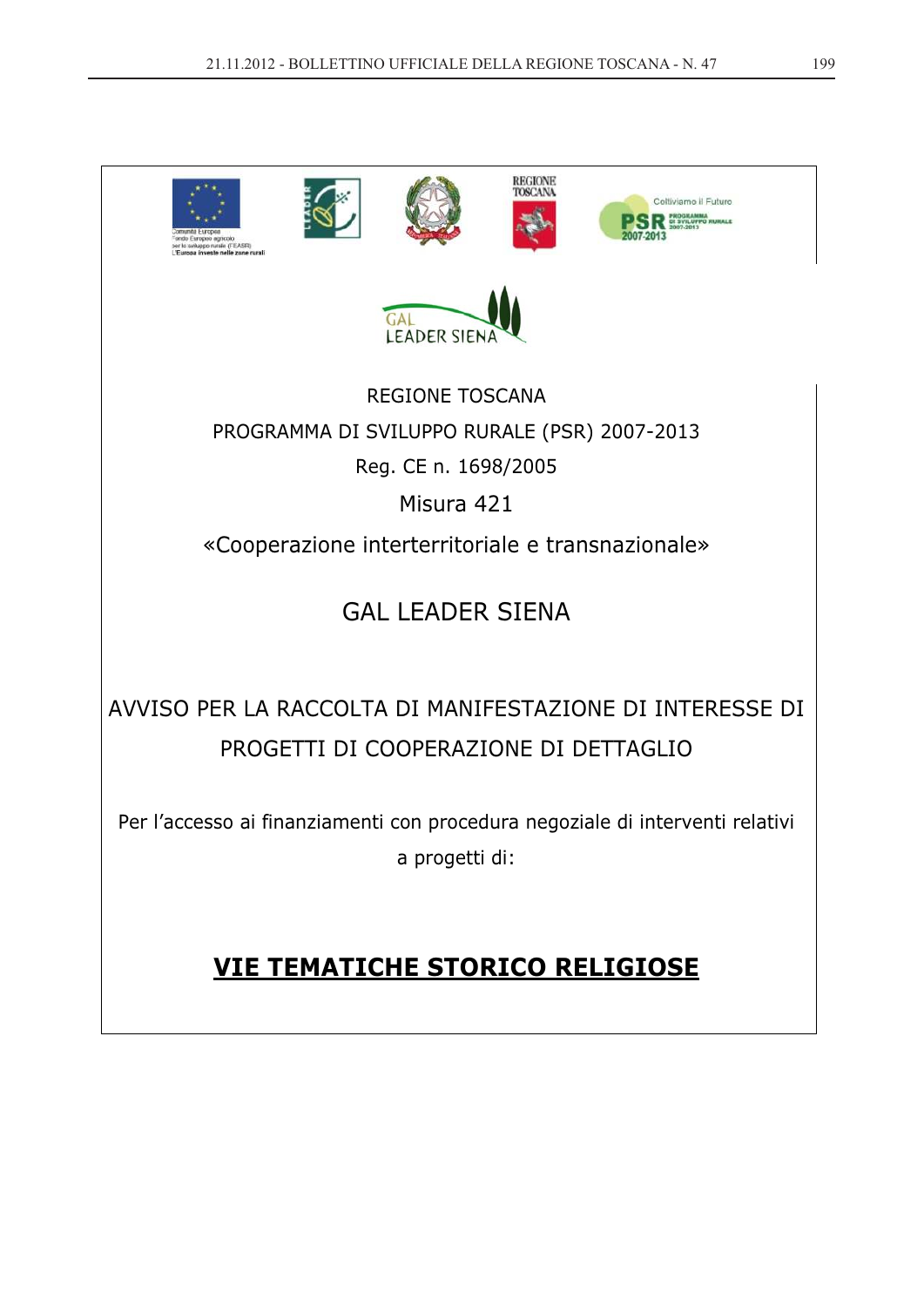# Normativa e Atti di riferimento

- Reg. (CE) n. 1698/2005 del Consiglio, sul sostegno allo sviluppo rurale da parte del FEASR s.m.i.
- Reg. (CE) n. 1974/2006 della Commissione, recante disposizioni di applicazione del Reg. (CE) n. 1698/05 s.m.i.
- Reg. (CE) n. 1975/2006 della Commissione che stabilisce modalità di applicazione del regolamento (CE) n. 1698/2005 del Consiglio per quanto riguarda l'attuazione delle procedure di controllo e della condizionalità per le misure di sostegno dello sviluppo rurale s.m.i.
- Reg. (CE) n. 1290/2005 del Consiglio del 21/06/2005 relativo al finanziamento della politica agricola comune
- Reg. (CE) n. 1083/2006 del Consiglio, recante disposizioni generali sul FESR, FES e Fondo di coesione che abroga il Reg. (CE) 1260/1999
- Reg. (CE) n. 1320/2006 della Commissione del 5 settembre 2006 recante disposizioni per la transizione al regime di sostegno allo sviluppo rurale istituito dal Reg. (CE) n. 1698/2005 del Consiglio;
- Reg. (CE) n. 1828/2006 della Commissione, che stabilisce modalità di applicazione del Reg. (CE) n. 1083/2006
- Reg. (CE) n. 1857/2006 della Commissione, del 15/12/2006, relativo all'applicazione degli artt. 87 e 88 del Trattato agli aiuti di Stato a favore delle piccole e medie imprese attive nella produzione di prodotti agricoli e recante modifica del Reg. (CE) n. 70/2001 s.m.i.
- Req. (CE) n. 1974/2006 della Commissione del 15 dicembre 2006 recante disposizioni di applicazione del regolamento (CE) n. 1698/2005 del Consiglio sul sostegno alo sviluppo rurale da parte del Fondo europeo agricolo per lo sviluppo rurale (FEASR);
- Reg. (CE) n. 1975/2006 della Commissione del 7 dicembre 2006, che stabilisce modalità di applicazione del Reg. (CE) n. 1698/2005 del Consiglio;
- Reg. (CE) n. 320/2006 del Consiglio, del 20/02/2006, relativo ad un regime temporaneo per la ristrutturazione dell'industria dello zucchero nella Comunità e che modifica il regolamento (CE) 1290/2005, relativo al funzionamento della politica agricola comune:
- Reg. (CE) n. 1437/2007 del Consiglio del 26 novembre 2007 recante modifica del Reg. (CE) n. 1290/2005 relativo al finanziamento dela politica agricola comune;
- Reg. (CE) n. 74/2009 del consiglio del 19 gennaio 2009, di modifica del Reg. (CE) n. 1698/2005;
- Reg. (CE) n. 73/2009 del consiglio del 19 gennaio 2009 che istituisce taluni regimi di sostegno a favore degli agricoltori e modifica i regolamenti (CE) n. 1290/2005, n. 247/2006 e n. 378/2007;
- Reg. (UE) n. 65 del 27/01/2011 che stabilisce modalità di applicazione del regolamento (CE) n. 1698/2005 del Consiglio per quanto riguarda l'attuazione delle procedure di controllo e della condizionalità per le misure di sostegno dello sviluppo rurale s.m.i.
- Reg. di esecuzione (UE) n. 679/2011 della Commissione del 14 luglio 2011, che modifica il regolamento (CE) n. 1974/2006 recante disposizioni di applicazione del regolamento (CE) n. 1698/2005 del Consiglio sul sostegno alo sviluppo rurale da parte del Fondo europeo agricolo per lo sviluppo rurale (FEASR);
- Direttiva 2006/112/CE del Consiglio del 28/11/2006 relativa al sistema comune d'imposta sul valore aggiunto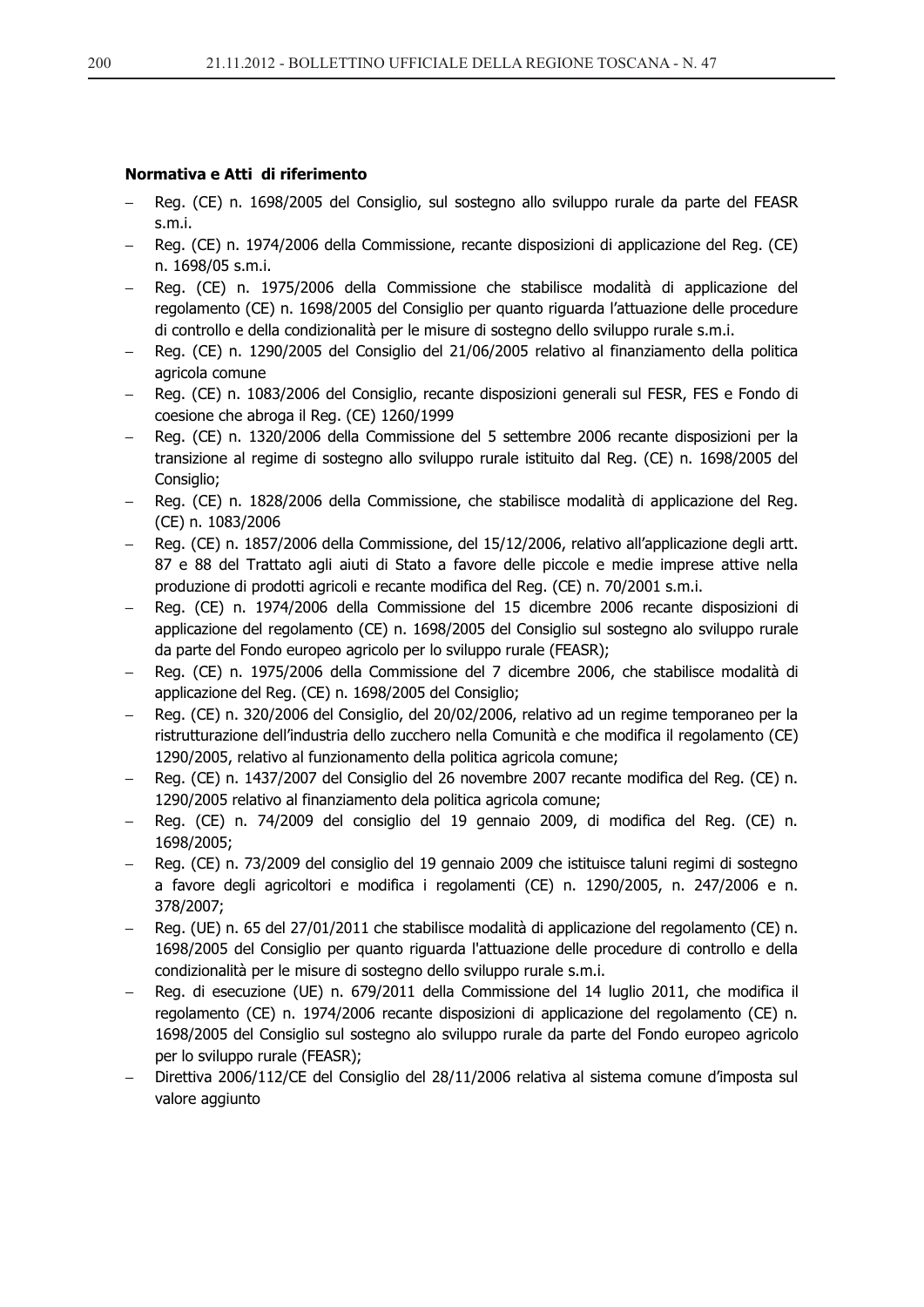- Direttiva 2004/18/CE del Parlamento Europeo e del Consiglio del 31/03/2004 relativa al coordinamento delle procedure di aggiudicazione degli appalti pubblici di lavoro, forniture e servizi
- Orientamenti comunitari sugli aiuti di Stato destinati a promuovere gli investimenti in capitale di rischio nelle piccole e medie imprese (2006/C 194/02).
- Programma di Sviluppo Rurale della Regione Toscana 2007/13, approvato con decisione CE  $\sim$   $$ n. C 4664/07 e Documento Attuativo Regionale s.m.i.
- D.G.R. n. 963 del 21/11/2009, n. 464 del 31/03/2010, n. 213 del 04/04/2011 e n. 171 del 05/03/2012 recanti gli indirizzi ai Gruppi di Azione locale per la redazione dei bandi...;
- D.G.R. n. 481 del 04/06/2012 di approvazione della SISL del Gal Leader Siena:
- D.G.R. n. 802 del 10/09/2012 di approvazione degli indirizzi per l'attuazione della misura 421;
- Verbale Consiglio di Amministrazione del Gal Leader Siena del 13/11/2012 di approvazione dell'avviso per la raccolta di manifestazioni di interesse a valere sulla Misura 421;
- D.Lqs n. 163 del 12/04/2006 (T.U. sugli appalti pubblici di lavoro, forniture e servizi), in attuazione della Direttiva 2004/17/CE e Direttiva 2004/18/CE, a norma dell'articolo 25, comma 3, della legge 18 aprile 2005, n. 62 (Legge comunitaria 2004), pubblicato nella Gazzetta Ufficiale n. 25 del 31/01/2007 s.m.i.
- D.Lgs n. 113 del 31 luglio 2007 di aggiornamento del D.lgs. n. 163 del 12/04/2006 s.m.i.
- Sentenza della Corte di Giustizia C-410/04 del 6/04/2006
- Legge 5/03/1990 n. 46, pubblicata sulla G.U. n. 59 del 12/03/1990, inerente le norme sulla sicurezza degli impianti s.m.i.
- D.Lqs 626/94, modificato ed integrato dal D.Lqs 242/96 per quanto concerne la sicurezza sul lavoro
- L.R. n. 39/00 e s.m.i. "Legge forestale della Toscana" s.m.i.
- Altri riferimenti normativi specifici sono presenti nel testo del bando.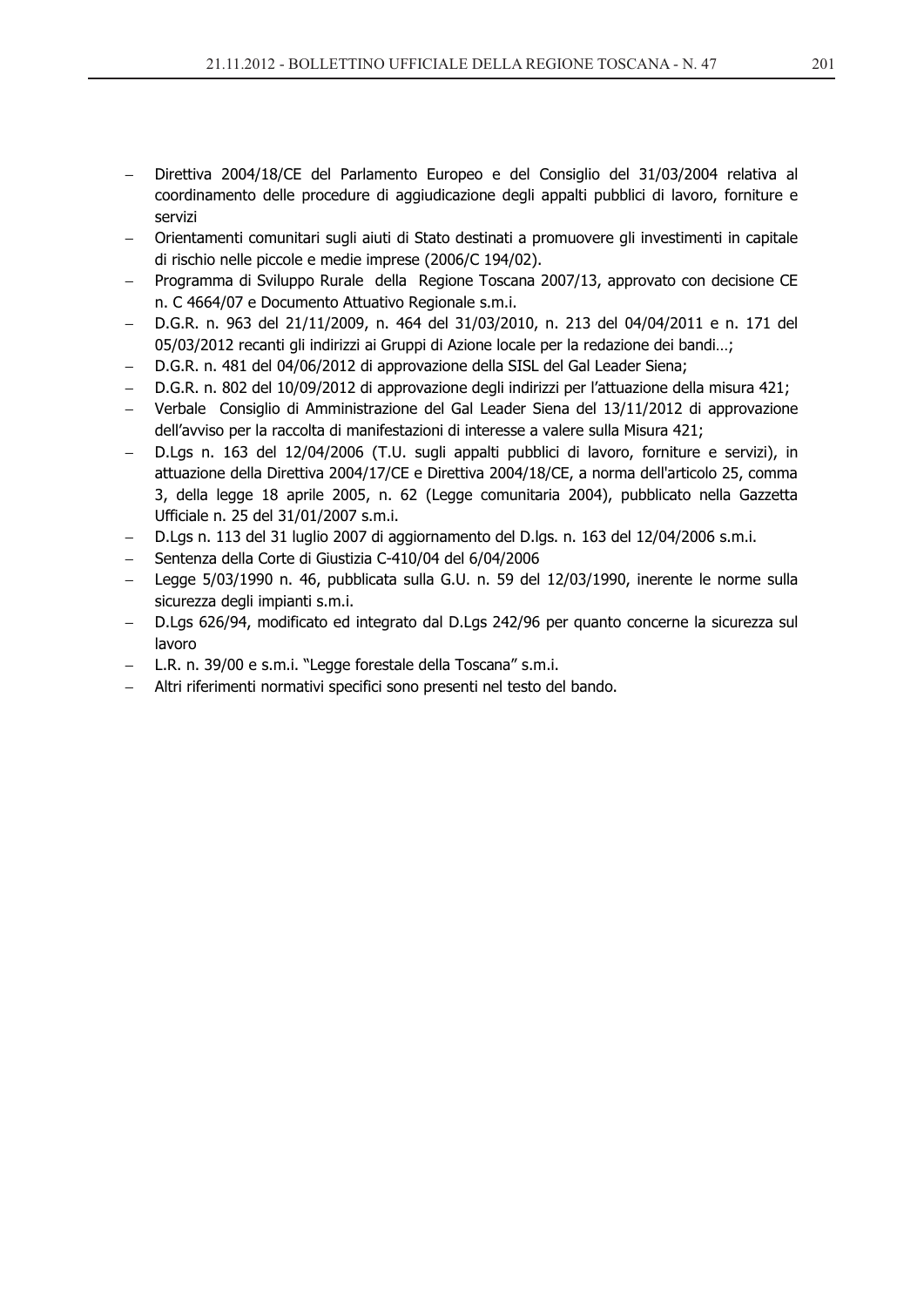Il Programma di Sviluppo Rurale (PSR) della Regione Toscana per il periodo 2007/2013, quale strumento di programmazione, individua strumenti per la realizzazione di progetti di cooperazione "interterritoriale", cioè tra territori all'interno di uno stesso Stato membro, e di cooperazione "transnazionale", cioè tra territori appartenenti a diversi Stati membri o paesi terzi. Per quanto apprezzabile la finalità di condividere esperienze e scambiare buone prassi con altri territori, dal che discende sempre un arricchimento per tutti i soggetti coinvolti direttamente ed anche indirettamente, la cooperazione deve consistere sempre nella realizzazione di un'azione comune che realizzi sinergie e complementarità fra le varie componenti del progetto. Ogni Gal deve individuare, a livello del proprio territorio di competenza, progetti di cooperazione di dettaglio coordinati e integrati entro un progetto locale di cooperazione parte integrante di un progetto di cooperazione che è composto dai progetti locali di più Gal.

Il presente avviso definisce i modi e i tempi per la raccolta di manifestazione di interesse per l'individuazione di progetti di cooperazione di dettaglio per l'accesso ai finanziamenti con procedura negoziale di interventi relativi alle misure 313 a), 323 b), 322, 124, 133, 312 a), 312 b), 313 b), 321 b), in armonia con quanto disciplinato dal Programma di Sviluppo Rurale della Regione Toscana 2007/13, approvato con decisione CE n. C 4664/07, dal Documento Attuativo Regionale, dalla D.G.R. n. 802 del 10/09/2012 di approvazione degli indirizzi per l'attuazione della misura 421, dal bando della Regione Toscana per la selezione dei progetti di cooperazione pubblicato sul BURT n.45 del 7/11/2012, dalla Strategia Integrata di Sviluppo Locale (SISL) del Gal Leader Siena, dalle linee e tematiche progettuali del Progetto di cooperazione così come attualmente definito fra i Gal toscani partner del progetto di cooperazione.

Le manifestazioni di interesse dovranno essere inerenti al seguente tematismo:

# "Vie tematiche storico religiose"

#### Disponibilità finanziaria 1.

La dotazione finanziaria massima di contributo in fase di manifestazione di interesse è di  $\epsilon$ 350.000,00.

#### $2.$ Localizzazione degli interventi

Territorio dei comuni della Provincia di Siena di cui alla Delibera n. 216 del 25/03/2008 - Reg. CE 1698/05 - Programma di sviluppo rurale - Individuazione dei territori eligibili all'Asse 4 "Metodo" Leader" e riconoscimento dei GAL ivi operanti.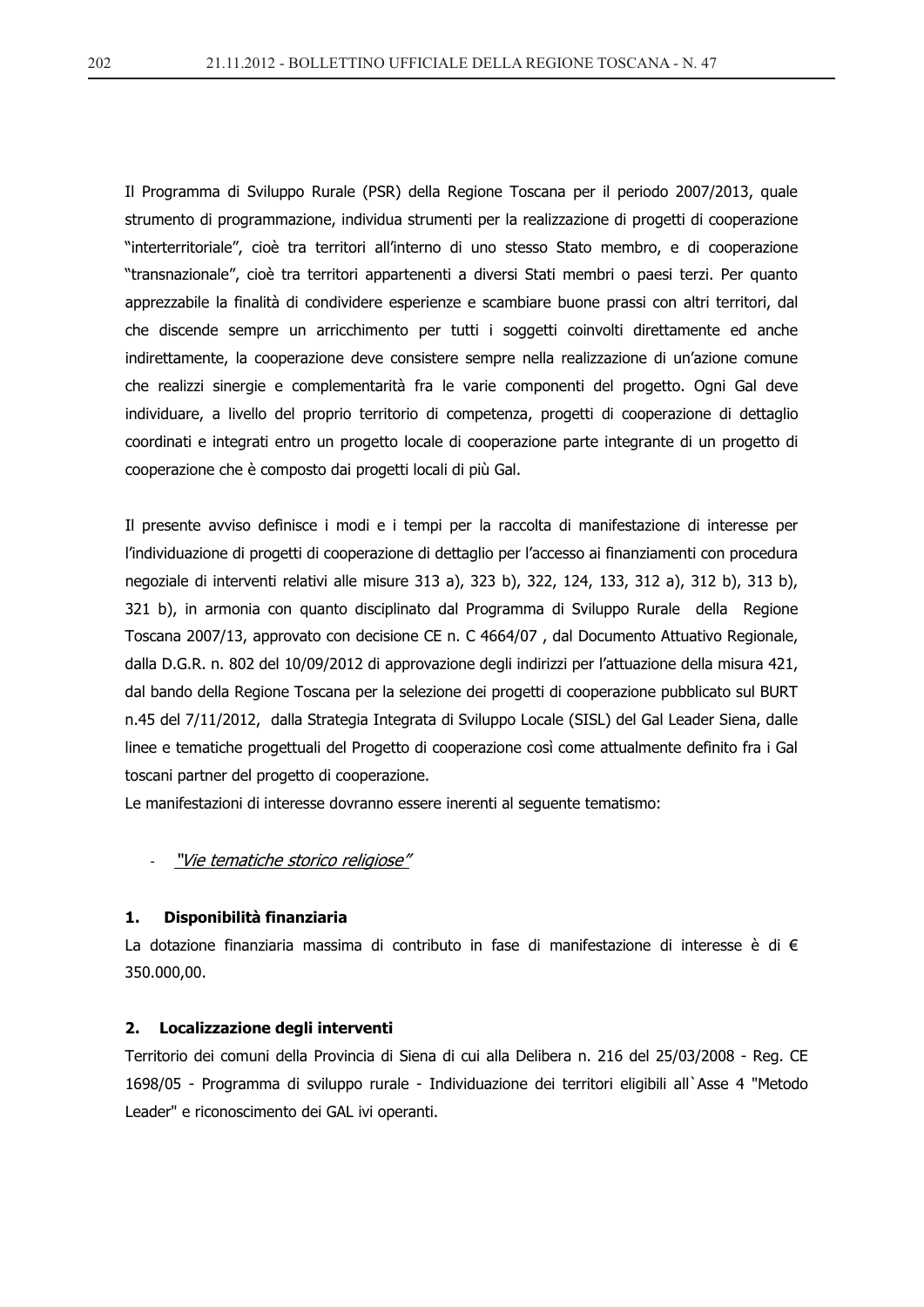### 3. Manifestazioni di interesse

Per ogni tematismo può essere presentata una sola manifestazione di interesse.

Le manifestazioni di interesse devono essere inerenti a progetti ammissibili ad una delle Misure/Sottomisure/azioni previste al successivo punto 4.

## 4. Specifiche per Misura/sottomisura/azione

Soggetti Beneficiari-Condizioni di accesso-Tipologie di investimento previste-Natura ed entità dell'agevolazione-Periodo di validità delle spese-Tipologia di spesa ammissibili-Riferibilità temporale al periodo di vigenza del finanziamento-Tassi di contribuzione:

- Misura 313 a B (Allegato A)
- Misura 323 b (Allegato B)
- Misura 322 (Allegato C)
- Misura 133 (Allegato D)
- Misura 312 a (Allegato E)
- Misura 312 b (Allegato F)
- Misura 313 a (Allegato G)
- Misura 313 b (Allegato H)
- Misura 321 b (Allegato I)

# 5. Criteri generali

## Principi generali relativi all'ammissibilità delle spese

Ai sensi dell'art. 70.7 del Reg. CE n. 1698/05, una spesa cofinanziata dal FEASR non può essere cofinanziata con contributi dei fondi strutturali comunitari o qualsiasi altro strumento finanziario della Comunità. Tale limitazione è applicata a livello di singola operazione.

Solo per beneficiari pubblici è possibile il cumulo del cofinanziamento comunitario (proveniente unicamente dal FEASR) con altri fondi di provenienza nazionale o regionale nel limite massimo del 100% delle spese sostenute, salvo quanto diversamente previsto dalle schede di misura o dalle disposizioni attuative della stessa.

Lotti funzionali di progetti già finanziati sul POR CReO non sono ammissibili.

### 5.1 Disposizioni in materia di informazione e pubblicità

In base all'art. 58 del Reg. (CE) n. 1974/06 e in particolare all'allegato VI considerata l'importanza che assume nel metodo Leader la divulgazione e la pubblicità degli investimenti realizzati, considerato i criteri finanziari di demarcazione fra gli investimenti finanziabili con la SISL (FEASR) e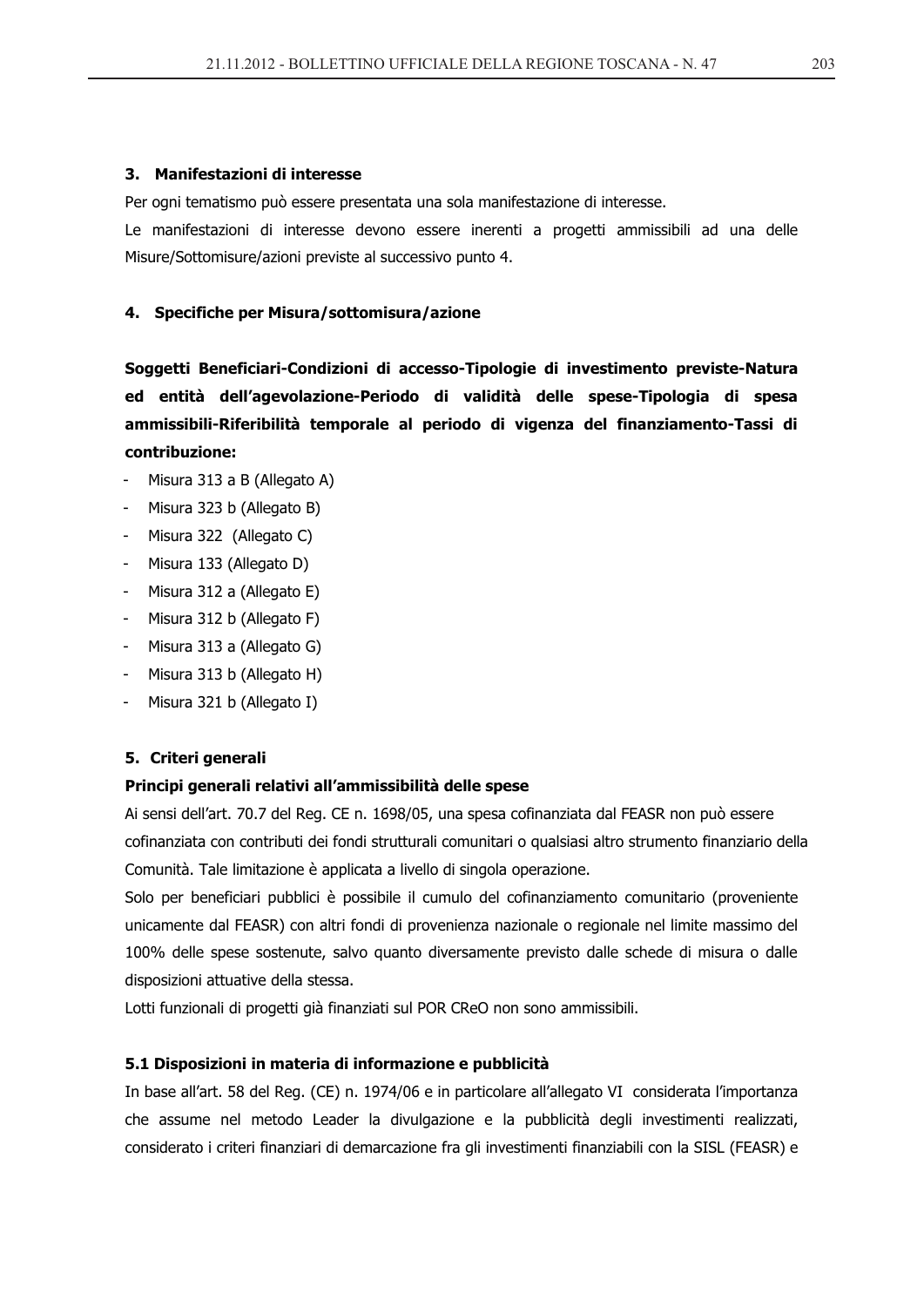quelli finanziabili con il POR CReO (FESR), considerato quanto previsto al punto 11 della SISL " Ogni progetto finanziato avrà l'obbligo di rendersi disponibile alla divulgazione delle proprie caratteristiche ed a visite e dimostrazioni", i beneficiari dei Progetti di cooperazione di dettaglio presentati e finanziati con il presente avviso, secondo le indicazioni fornite dal Gal nell'atto di assegnazione, dovranno:

per le misure 313 aB) e 133:

- affiggere adesivo ben visibile sui beni mobili ed una targa sui locali e/o strutture in cui sono ubicati:
- affiggere un cartello nei luoghi dove sono svolte le attività promozionali ed informative;

Per le misure 313 a A); 323 b); 312 a); 312 b); 313 b); 321 b) e 322:

- affiggere adesivo ben visibile sui beni mobili ed una targa sui locali e/o strutture in cui sono ubicati:
- affiggere un cartello nei luoghi in cui sono realizzati investimenti strutturali e/o una targa sull'immobile oggetto dell'investimento;

I cartelli e le targhe e le azioni di comunicazione e pubblicità, devono recare una descrizione del progetto/dell'operazione secondo e nei modi previsti dal Reg. (CE) n. 1698/2005 Del Consiglio del 20 settembre 2005, successive modifiche ed integrazioni, Allegato VI punto 2.2, 3.1, 3.2, 4.1 e 4.2. Dovranno inoltre essere inseriti anche i loghi della Repubblica Italiana, della Regione Toscana, del Gal Leader Siena nel rispetto degli specifici protocolli grafici.

Tali spese, poiché parte integrante dell'operazione cofinanziata, sono eligibili a cofinanziamento nella misura stabilita per le spese generali dell'operazione considerata.

## 5.2 Condizioni generali

Il beneficiario è tenuto a rispettare tutte le limitazioni, esclusioni e disposizioni tecniche previste al punto 3 e all'Allegato del DAR Vigente.

# 6. Criteri di selezione

Sarà predisposta una graduatoria specifica per tematismo.

Le modalità di selezione delle domande sono le sequenti:

- pubblicazione dell'avviso per la raccolta di manifestazioni di interesse;
- presentazione da parte del beneficiario, su scheda allegata al presente avviso (Allegato 1), della manifestazione di interesse a firma del legale rappresentante, **entro le h 13.00 del** 20.12.2012, anche mediante posta certificata;
- nel caso in cui il fabbisogno della totalità delle domande presentate rientri nelle risorse disponibili si procede mediante l'organizzazione di incontri di concertazione per la revisione e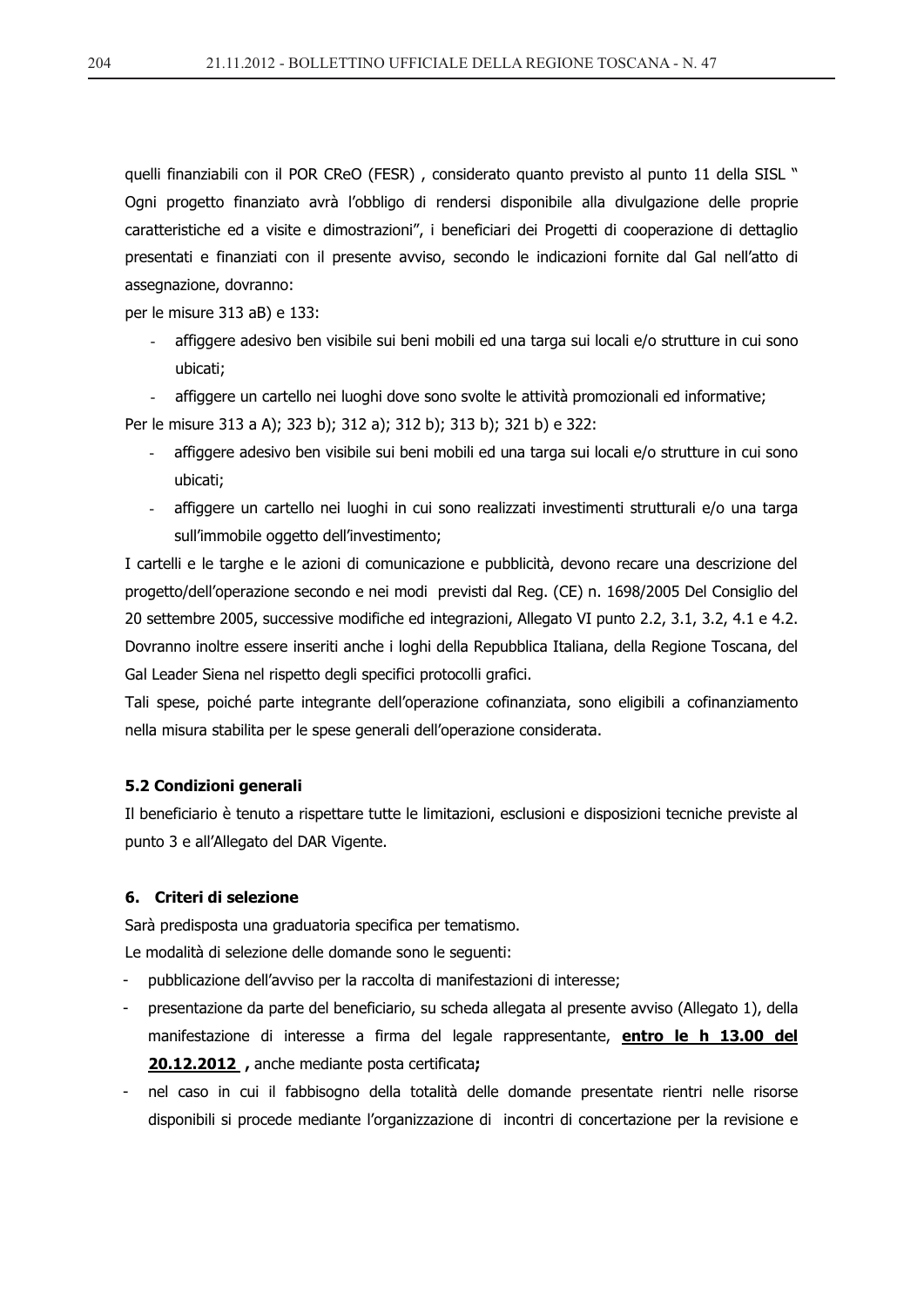l'adequamento dei contenuti progettuali e funzionali alla redazione e firma dell'accordo preliminare:

- nel caso in cui la totalità delle domande sia superiore alle risorse disponibili, il GAL:
	- 1. convoca un incontro di concertazione per cercare di definire un accordo in funzione della dotazione finanziaria;
	- 2. nel caso in cui l'accordo fra le domande pervenute, venga trovato viene chiusa la fase di concertazione e si passa alla fase di revisione e adeguamento dei contenuti progettuali che porta alla firma dell'accordo preliminare;
	- 3. nel caso in cui l'accordo non venga trovato il GAL procede alla selezione dei progetti seguendo i criteri seguenti:
		- a) requisiti generali di ammissibilità, come definiti dal DAR vigente e relative misure/sottomisure/azioni:
		- b) requisiti di fattibilità (autorizzazioni, cantierabilità, cronogramma del lavori, copertura finanziaria);
		- c) integrazione e coerenza con l'intero progetto di cooperazione.

4. definizione da parte del GAL dei progetti essenziali e dei progetti non essenziali.

- La commissione di istruttoria, costituita nel rispetto del regolamento interno, con la partecipazione di membro esterno nominato dal Gal capofila del Progetto di cooperazione, istruisce le domande presentate e redige apposita graduatoria articolata in progetti ammissibili e finanziabili, ammissibili ma non finanziabili per mancanza di risorse, non ammissibili;
- sulla base del suddetto parere viene approvato l'elenco dei singoli progetti di cooperazione di dettaglio ammessi a partecipare al progetto di cooperazione articolati in essenziali e non essenziali;
- viene aperta una fase di concertazione a cui partecipano i GAL che fanno parte del progetto di cooperazione per la redazione del piano finanziario del progetto di cooperazione, è possibile di conseguenza che sia necessario ridurre la disponibilità finanziaria;
- nel caso in cui la disponibilità finanziaria venga ridotta si procede, partendo dai progetti non essenziali, a scartare eliminare progetti o ridurne l'importo, partendo dall'ultimo e proseguendo fino al raggiungimento della disponibilità;
- ulteriori adequamenti tecnico-finanziari possono essere consequenti alle osservazioni della CTV (Commissione Tecnica di Valutazione) della Regione Toscana;
- il progetto di cooperazione inoltre prevede l'attivazione di un' azione comune a tutti i partner, ognuno dei quali si impegna, con la firma dell'accordo preliminare di cooperazione, a farsi carico della quota comune, nei limiti previsti dalle relative schede di misura.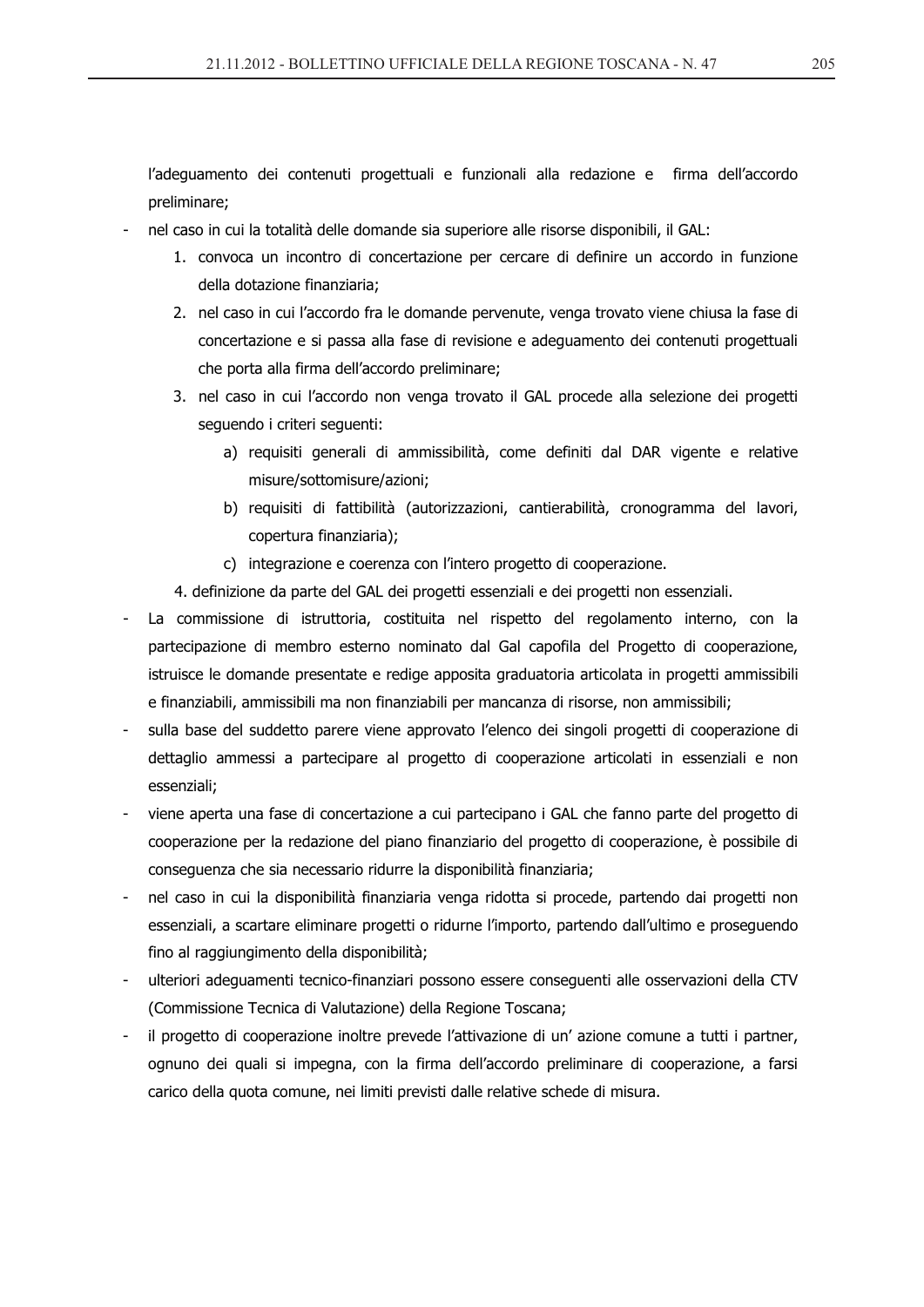### 7. Obblighi per i beneficiari

A sequito della decisione di assegnazione di contributo, il Gal predisporrà apposito atto di assegnazione con specifici impegni a secondo del progetto.

Comunque, tramite la sottoscrizione della domanda di aiuto, il richiedente, pena la decadenza dai benefici ottenuti, si impegna a:

- 1. non richiedere, successivamente all'eventuale assegnazione dei contributi, altre agevolazioni pubbliche per gli investimenti oggetto del finanziamento, fatte salve le eccezioni previste nei singoli bandi di misura;
- 2. produrre o integrare la documentazione richiesta dall'ufficio istruttore nelle varie fasi del procedimento;
- 3. realizzare gli investimenti conformemente a quanto previsto nella domanda e ammesso nell'atto di assegnazione, salvo eventuali adattamenti tecnici e/o varianti, se autorizzate;
- 4. comunicare al GAL le date di inizio e termine dei lavori oggetto di contributo;
- 5. relazionare al GAL sull'andamento del progetto almeno ogni quattro mesi a decorrere dalla data di stipula della convenzione, indicando l'avanzamento procedurale e le spese sostenute;
- 6. rendicontare dettagliatamente tutti gli elementi necessari alla chiusura del progetto e alla relativa definizione del contributo da erogare;
- 7. presentare domanda di pagamento entro trenta giorni dalla conclusione dei lavori ed entro i termini stabiliti dal GAL;
- 8. comunicare al GAL ogni variazione o modifica della propria struttura societaria od organizzativa;
- 9. fornire all'OPR un'idonea garanzia fideiussoria pari al 110% dell'importo degli anticipi eventualmente richiesti, secondo lo schema predisposto da ART€A disponibile sul sito dell'ART€A stessa;
- 10. sostenere direttamente tutte le spese collegate all'investimento;
- 11. quando pertinente, acquisire e/o mantenere la piena disponibilità e l'agibilità dei locali destinati all'installazione di macchinari, attrezzature o impiantistica;
- 12. garantire il possesso dei beni immobili oggetto degli interventi o dei beni immobili ad essi collegati, in base alle condizioni descritte nel presente documento salvo eccezioni previste in specifici atti regionali;
- 13. garantire le condizioni di cantierabilità previste nel DAR vigente;
- 14. rispettare tutte le limitazioni, esclusioni e disposizioni tecniche previste nel DAR vigente, nei bandi relativi alle singole misure e nell'atto di assegnazione e nel verbale di accertamento finale;
- 15. rispettare gli obblighi in materia di informazione e pubblicità per le operazioni che comportino investimenti, secondo quanto disposto nel DAR vigente;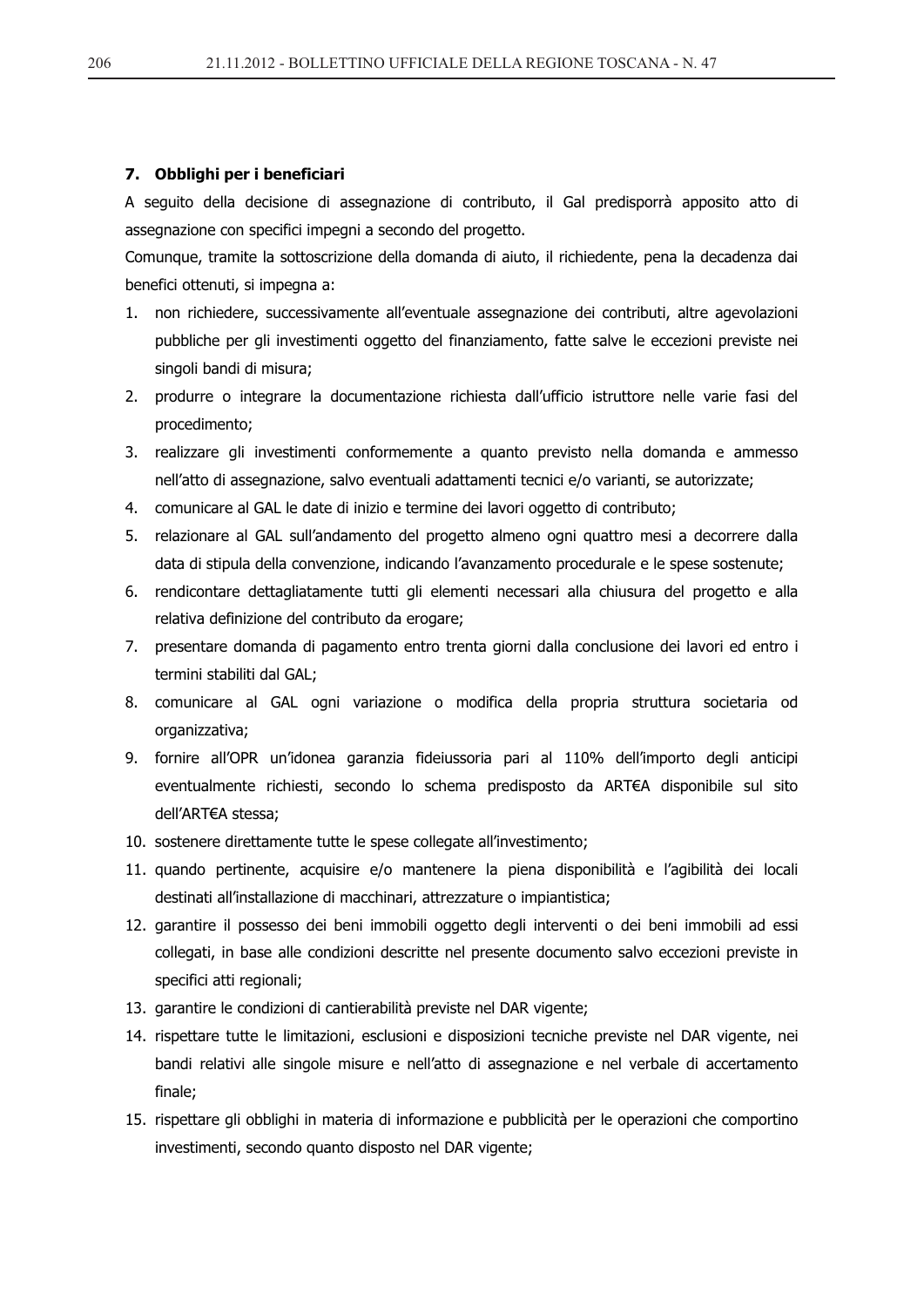- 16. assumersi ogni responsabilità per eventuali danni a persone o cose causati in conseguenza della realizzazione delle opere ammesse a contributo:
- 17. permettere in ogni momento sopralluoghi e controlli da parte del personale dei soggetti competenti;
- 18. restituire ad ARTEA OPR, su comunicazione del soggetto competente, gli eventuali fondi indebitamente ricevuti;
- 19. conservare per un periodo di cinque anni dalla data dell'accertamento finale dei lavori, tutta la documentazione relativa al progetto, compresi i documenti giustificativi di spesa;
- 20. rispettare i vincoli prescritti dal documento DAR vigente relativamente al possesso e alla destinazione di un bene o porzione di bene oggetto di contributo
- 21. garantire la corretta manutenzione e funzionalità dei beni immobili o dei macchinari o di quanto altro finanziato, per un periodo di 5 anni a partire dalla data della domanda di pagamento;
- 22. comunicare tutte le variazioni che possono intervenire nel periodo di impegno e che possono modificare in modo sostanziale le condizioni collegate agli impegni di cui ai punti precedenti.
- 23. Altre condizioni definite e consequenti l'Accordo di cooperazione.

#### 8. **Procedure amministrative**

### 8.1 Richiesta del completamento della domanda di aiuto

A sequito dell'avvenuta individuazione dei progetti ammissibili e finanziabili, e successivamente all'approvazione del Progetto di cooperazione da parte della Regione Toscana, il GAL invia ai singoli beneficiari un invito a presentare sul sistema ARTEA, per ogni singolo beneficiario una specifica domanda di aiuto relativa al progetto di cooperazione di dettaglio che si impegna a realizzare per contribuire al progetto complessivo di cooperazione. Tali domande contengono gli elementi necessari alla valutazione dell'ammissibilità amministrativa del soggetto e delle spese preventivate: si compongono della domanda di aiuto sul sistema ARTEA comprendente la documentazione di corredo. Tali domande devono essere esattamente riconducibili al Progetto di cooperazione approvato dalla Regione Toscana e al Progetto locale di cooperazione.

L'istruttoria delle domande di aiuto riguarda l'ammissibilità del singolo soggetto e la congruità e l'ammissibilità formale delle spese (l'ammissibilità sostanziale delle spese è già stata valutata dalla Commissione di istruttoria del Gal). Una volta disponibili tutti gli esiti delle istruttorie il GAL emana i singoli atti di assegnazione relativi a ciascuna domanda di aiuto presentata.

Eventuali varianti al progetto complessivo (e quindi agli interventi che i singoli soggetti devono portare a termine) saranno oggetto di specifica valutazione da parte del soggetto competente per l'istruttoria delle domande al fine di accertare che non venga alterata la finalità del progetto e che ne venga mantenuta la fattibilità e la validità. Nel caso in cui dette varianti riguardino attività e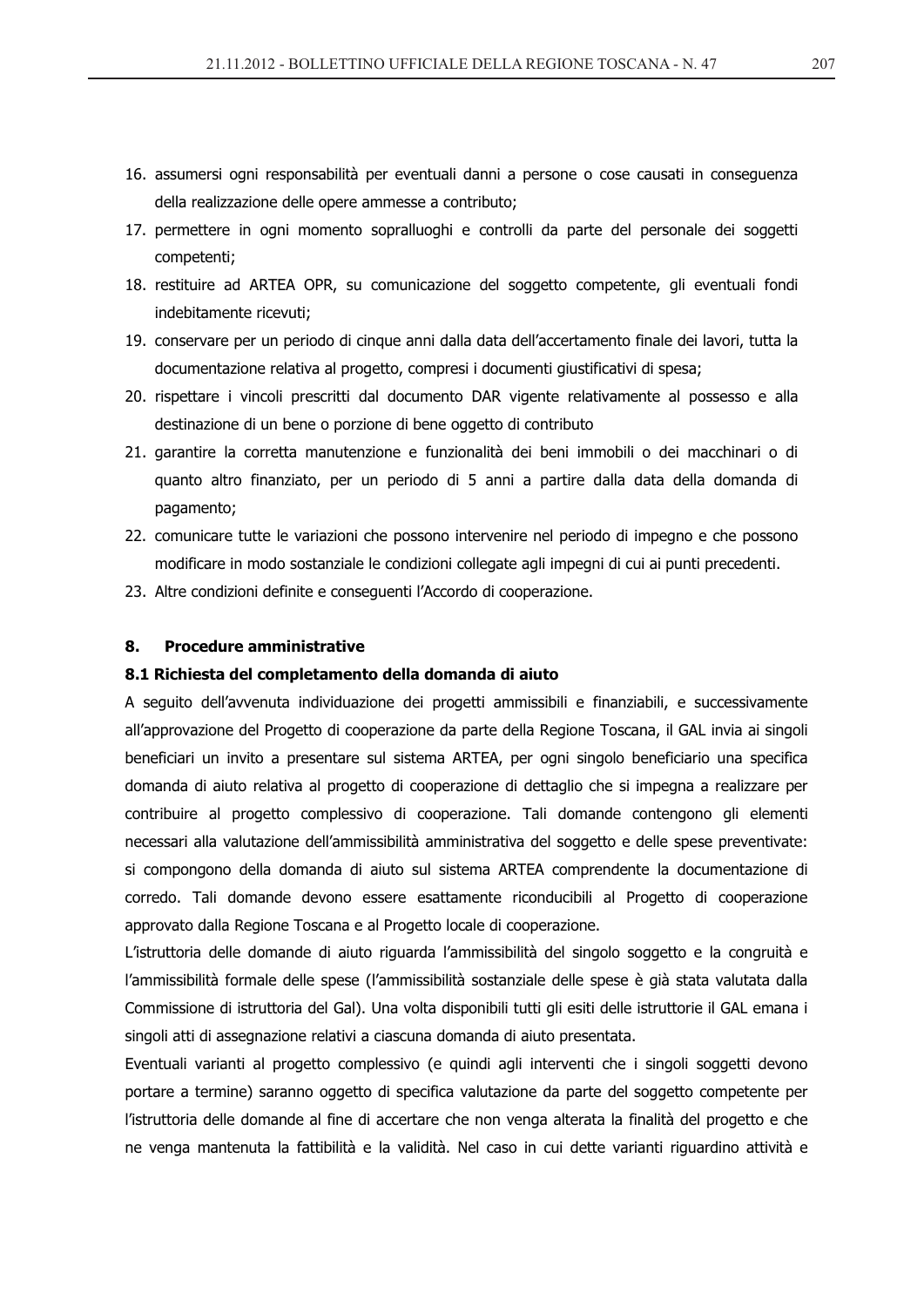spese indicate come essenziali nel progetto, il soggetto competente per l'istruttoria può acquisire il parere degli stessi membri della Commissione di valutazione.

Al termine del progetto, il beneficiario del progetto di cooperazione di dettaglio invia al GAL, la relazione conclusiva in cui si illustrano i lavori eseguiti ed i risultati ottenuti. Una volta ottenuta l'approvazione sull'esecuzione del progetto, i singoli titolari delle domande di aiuto collegate al Progetto locale di cooperazione presentano una domanda di pagamento sul sistema ARTEA per la parte singolarmente eseguita e il GAL procede all'accertamento finale dell'esecuzione fisica e finanziaria del progetto.

#### $8.2$ Fasi del procedimento

Di seguito si riporta il cronogramma delle fasi del procedimento.

|                | <b>FASI DEL PROCEDIMENTO</b>                                                                                 | <b>SOGGETTO</b>                                                           | <b>TERMINI</b>                                                                                                                |
|----------------|--------------------------------------------------------------------------------------------------------------|---------------------------------------------------------------------------|-------------------------------------------------------------------------------------------------------------------------------|
| $\mathbf{1}$   | Pubblicazione avviso per la raccolta<br>delle manifestazioni di interesse.                                   | <b>GAL</b>                                                                |                                                                                                                               |
| $\overline{2}$ | Presentazione delle manifestazioni<br>di interesse.                                                          | Singoli soggetti beneficiari dei<br>progetti di cooperazione di dettaglio | Entro 30 gg continuativi dalla<br>pubblicazione sul BURT dall'avviso<br>per la raccolta delle manifestazioni di<br>interesse. |
| 3              | Selezione delle manifestazioni di<br>interesse ammesse in via<br>preliminare.                                | GAL                                                                       | Entro 15 gg lavorativi dalla<br>scadenza del termine dell' avviso per<br>la raccolta delle manifestazioni di<br>interesse.    |
| 4              | Presentazione del progetto di<br>cooperazione alla Regione Toscana.                                          | <b>GAL</b>                                                                | Ore 13.00 del 20.12.2012                                                                                                      |
| 5              | Adeguamento dei progetti locali di<br>cooperazione alle osservazioni<br>operate dalla Regione Toscana.       | GAL                                                                       | Entro i termini definiti nelle<br>osservazioni operate dalla CTV                                                              |
| 6              | Invio richiesta di eventuali<br>integrazioni ai progetti di<br>cooperazione di dettaglio di<br>dettaglio     | GAL                                                                       | Contestualmente al ricevimento delle<br>osservazioni della CTV                                                                |
| 7              | Invio integrazioni richieste                                                                                 | Singoli soggetti beneficiari dei<br>progetti di cooperazione di dettaglio | 10 gg continuativi dalla ricezione<br>della richiesta di integrazione                                                         |
| 8              | Completamento istruttoria progetti<br>di cooperazione di dettaglio                                           | GAL                                                                       | Entro 10 gg lavorativi dal ricevimento<br>delle integrazioni richieste                                                        |
| 9              | Presentazione del progetto di<br>cooperazione rivisto alla Regione<br>Toscana                                | GAL                                                                       | Entro il termine prescritto dalla<br>Regione Toscana                                                                          |
| 10             | Approvazione graduatoria<br>preliminare                                                                      | GAL                                                                       | Entro 7 gg lavorativi dalla<br>comunicazione dell'approvazione del<br>Progetto di cooperazione                                |
| 11             | Invio invito alla presentazione della<br>domanda sul SIA e richiesta della<br>documentazione a completamento | GAL                                                                       | Contestualmente all'approvazione<br>della graduatoria preliminare                                                             |
| 12             | Presentazione domanda di aiuto                                                                               | Singoli soggetti beneficiari dei<br>progetti di cooperazione di dettaglio | Entro 30 gg continuativi dalla<br>ricezione dell'invito                                                                       |
| 13             | Presentazione documentazione a<br>completamento                                                              | Singoli soggetti beneficiari dei<br>progetti di cooperazione di dettaglio | Entro 30 gg continuativi dalla<br>ricezione della richiesta                                                                   |
| 14             | Ricevibilità e ammissibilità delle<br>domande                                                                | GAL                                                                       | Entro 60 gg lavorativi dalla<br>presentazione delle domande sul<br><b>SIA</b>                                                 |
| 15             | Emissione atti di assegnazione                                                                               | GAL                                                                       | Entro 70 gg lavorativi dalla<br>presentazione delle domande sul<br><b>SIA</b>                                                 |
| 16             | Richiesta di anticipo                                                                                        | Singoli soggetti beneficiari dei<br>progetti di cooperazione di dettaglio | Entro la data indicata nell'atto di<br>assegnazione                                                                           |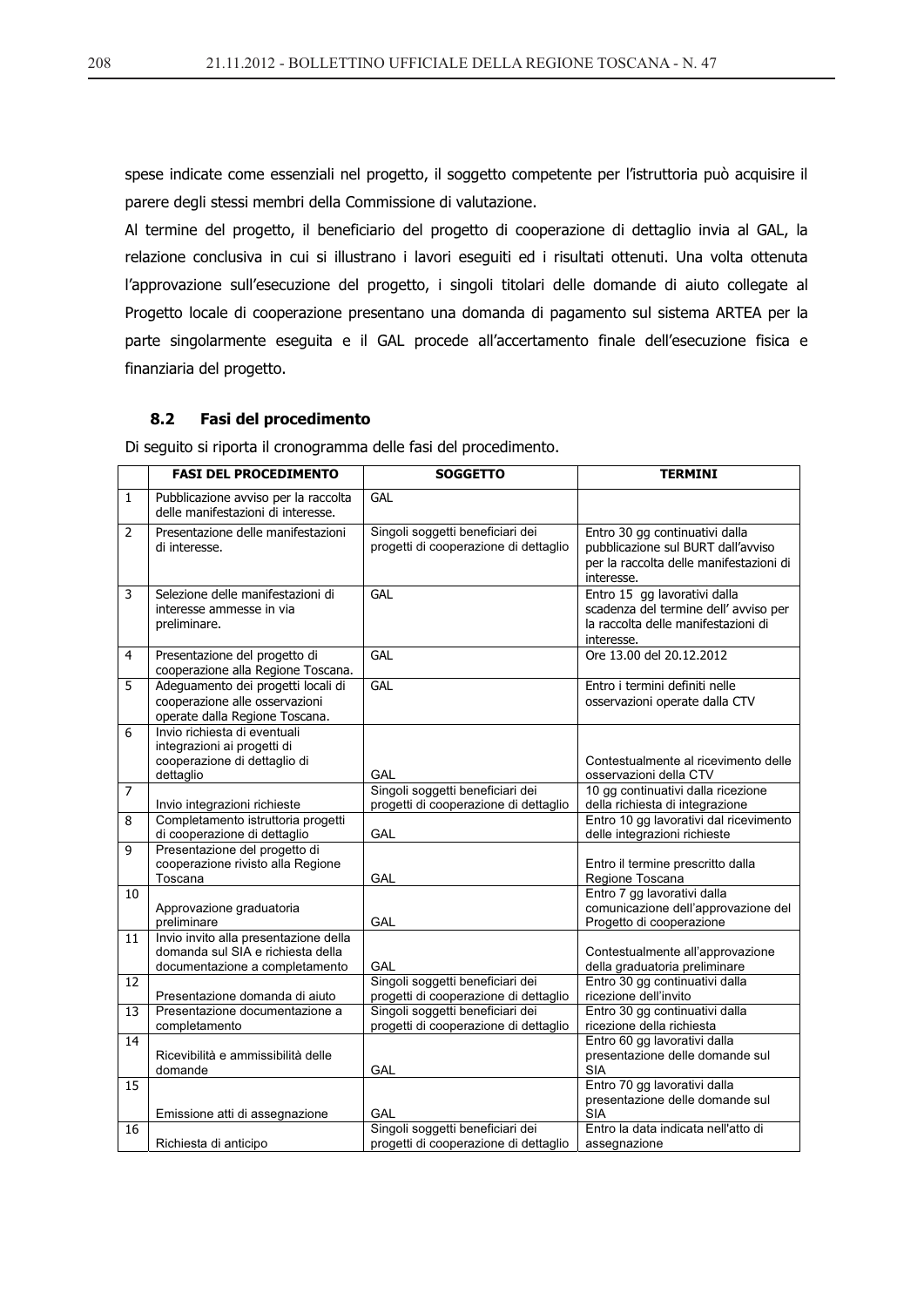| 17 | Istruttoria dell'anticipo                                                    | GAL                                                                                   | Entro 30 gg lavorativi dalla richiesta                                                                                                                                                                      |
|----|------------------------------------------------------------------------------|---------------------------------------------------------------------------------------|-------------------------------------------------------------------------------------------------------------------------------------------------------------------------------------------------------------|
| 18 | Richiesta di varianti e proroghe                                             | Singoli soggetti beneficiari dei<br>progetti progetti di cooperazione di<br>dettaglio | Almeno 60 gg continuativi (30 per le<br>proroghe) prima del termine ultimo<br>indicato nell'atto di assegnazione per<br>la conclusione del progetto<br>(presentazione della relazione<br>conclusiva)        |
| 19 | Istruttoria di varianti e proroghe                                           | GAL                                                                                   | Entro 30 gg lavorativi dalla richiesta                                                                                                                                                                      |
| 20 | Presentazione domanda di<br>pagamento per stato avanzamento<br>lavori        | Singoli soggetti beneficiari dei<br>progetti di cooperazione di dettaglio             | Almeno 90 gg continuativi prima del<br>termine ultimo per la domanda di<br>pagamento indicato nell'atto di<br>assegnazione per la conclusione del<br>progetto (presentazione della<br>relazione conclusiva) |
| 21 | Istruttoria della domanda di<br>pagamento per stato di<br>avanzamento lavori | GAI                                                                                   | Entro 30 gg lavorativi dalla ricezione<br>della domanda di pagamento per<br>stato di avanzamento lavori                                                                                                     |
| 22 | Presentazione domanda di<br>pagamento                                        | Singoli soggetti beneficiari dei<br>progetti di cooperazione di dettaglio             | Entro il termine indicato nell'atto di<br>assegnazione                                                                                                                                                      |
| 23 | Istruttoria della domanda di<br>pagamento                                    | GAL                                                                                   | Entro 60 gg lavorativi dalla ricezione<br>della domanda di pagamento<br>completa di ogni elemento                                                                                                           |
| 24 | Elenchi di liquidazione                                                      | GAL                                                                                   | Entro 30 gg lavorativi dalla ricezione<br>degli esiti degli accertamenti svolti<br>da ARTFA                                                                                                                 |

# **8.3** Presentazione della domanda di aiuto per progetto di cooperazione di dettaglio

Le modalità di sottoscrizione delle domande sono le seguenti:

- domanda sottoscritta direttamente nel sistema informatico ARTEA mediante le modalità telematiche di cui al decreto di ARTEA n. 191 del 1 dicembre 2008 e s.m.i., con firma elettronica qualificata o firma digitale,purché il certificato sia rilasciato da un certificatore accreditato, con autenticazione al sistema informativo con Carta Nazionale dei Servizi (smart card rilasciata da Certificatore riconosciuto) o Carta d'Identità Elettronica, o mediante rilascio di utenza e password (da parte di ARTEA o dei CAA). Le imprese che utilizzano la modalità di sottoscrizione telematica sono registrate nell'Anagrafe regionale delle aziende agricole con la qualifica di "Azienda digitale" e sono tenute all'utilizzo esclusivo di tali modalità di sottoscrizione. Tali imprese non potranno presentare domande di aiuto e pagamento sottoscritte con firma autografa:
- domanda sottoscritta in modalità autografa, per le imprese non munite di possibilità di sottoscrizione telematica, in tal caso la firma deve essere posta esclusivamente nell'apposito modulo proposto dal sistema informatico ARTEA.

Le modalità di presentazione della domanda sono le seguenti:

- Nel caso di domanda sottoscritta nel sistema ARTEA, la domanda si considera presentata alla data dell'avvenuta ricezione nel sistema stesso.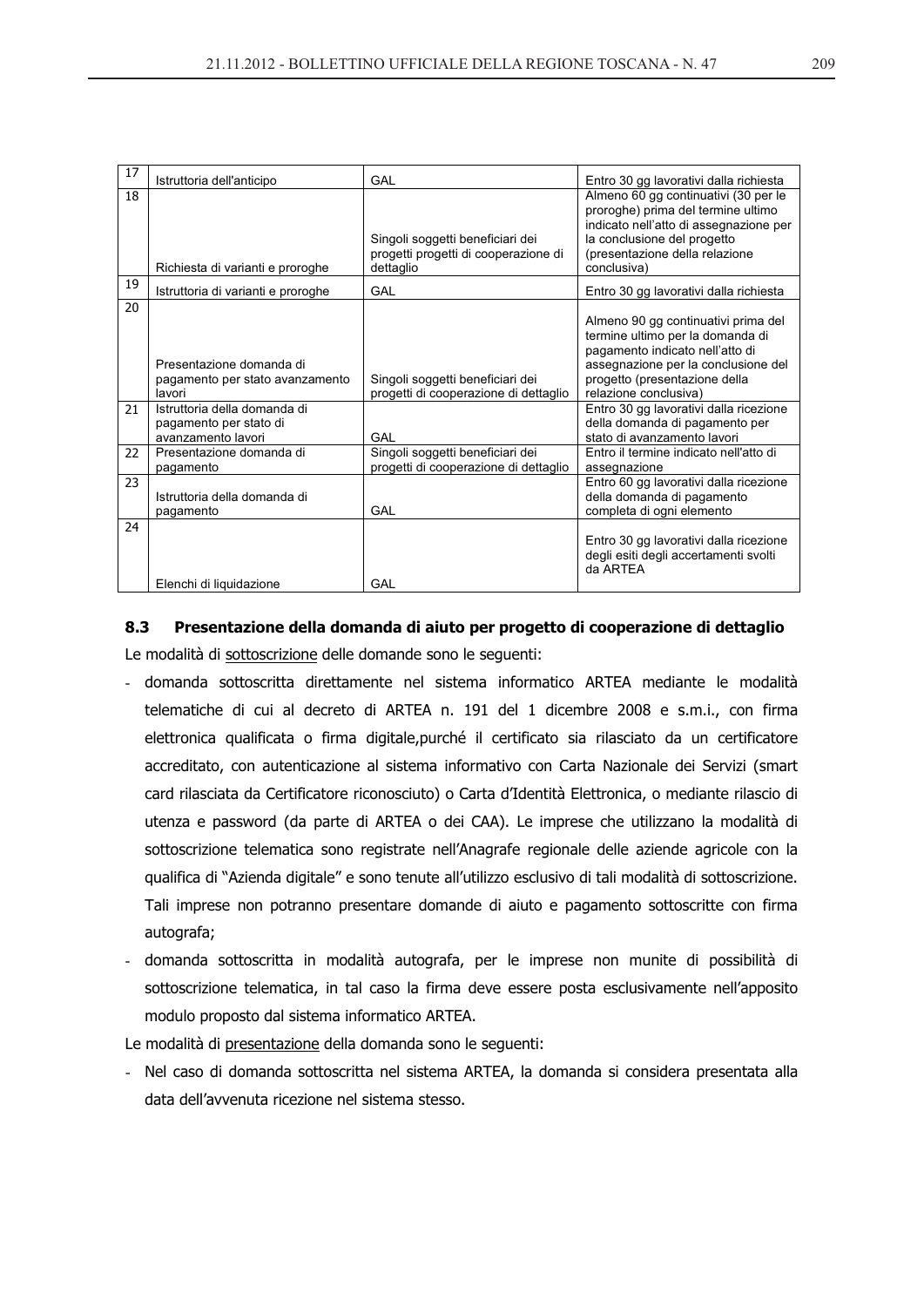- Nel caso di domanda sottoscritta in modalità autografa, la stessa deve essere presentata ad uno dei sequenti sportelli:
	- ← CAA convenzionato: di norma quello delegato dall'azienda alla tenuta del Fascicolo aziendale:
	- $\checkmark$  ARTEA.

Allo sportello la domanda può pervenire:

- a mezzo posta, in tal caso deve essere sottoscritta e accompagnata da fotocopia di un documento d'identità valido o di riconoscimento del richiedente ai sensi dell'art. 38 del DPR 445/2000;
- tramite consegna a mano, in tal caso deve essere sottoscritta in presenza del dipendente addetto, ovvero sottoscritta e presentata unitamente a fotocopia di un documento d'identità valido o di riconoscimento del richiedente ai sensi dell'art. 38 DPR 445/2000.

Sulla domanda sottoscritta con firma autografa lo sportello appone il timbro di ricezione con la data, ed esegue la registrazione della stessa nel sistema informatico entro 3 giorni dalla scadenza del termine ultimo di presentazione.

In entrambi i casi la protocollazione avviene in via automatica, sul sistema informatico di ARTEA, successivamente alla registrazione della data di ricezione.

#### 8.4 Costituzione o aggiornamento del fascicolo aziendale

I soggetti che intendono presentare domanda di aiuto per accedere ai benefici previsti dal presente bando sono tenuti, prima della presentazione della domanda, a documentare la propria posizione anagrafica mediante la costituzione o l'aggiornamento del proprio fascicolo aziendale elettronico, nell'ambito del sistema informativo ARTEA.

Il mancato aggiornamento del fascicolo aziendale elettronico comporta la sospensione dell'ammissibilità a contributo, fino alla sua regolarizzazione.

#### 8.5 Ulteriori disposizioni e rinvio al Documento Attuativo Regionale (DAR)

Nel bando sono riportate le indicazioni, specifiche e condizioni principali disciplinanti l'accesso alla forma di aiuto prevista, le modalità di attuazione e di rendicontazione successive. Fanno comunque norma, integrano e completano quanto riportato nel bando, la vigente normativa comunitaria, il PSR 2007-2013 Regione Toscana, il DAR vigente, gli Indirizzi per la redazione dei bandi vigenti di cui alla D.G.R. n. 963 del 21/11/2009, la D.G.R. n. 802 del 10/09/2012, il bando regionale pubblicato sul BURT n. 45 del 7/11/2012 e tutti gli atti regionali di merito non ancora pubblicati ma esecutivi e pubblicati sul BURT alla data di decorrenza del presente bando o successivi che prevedono l'applicazione di quanto disposto anche ai procedimenti in corso.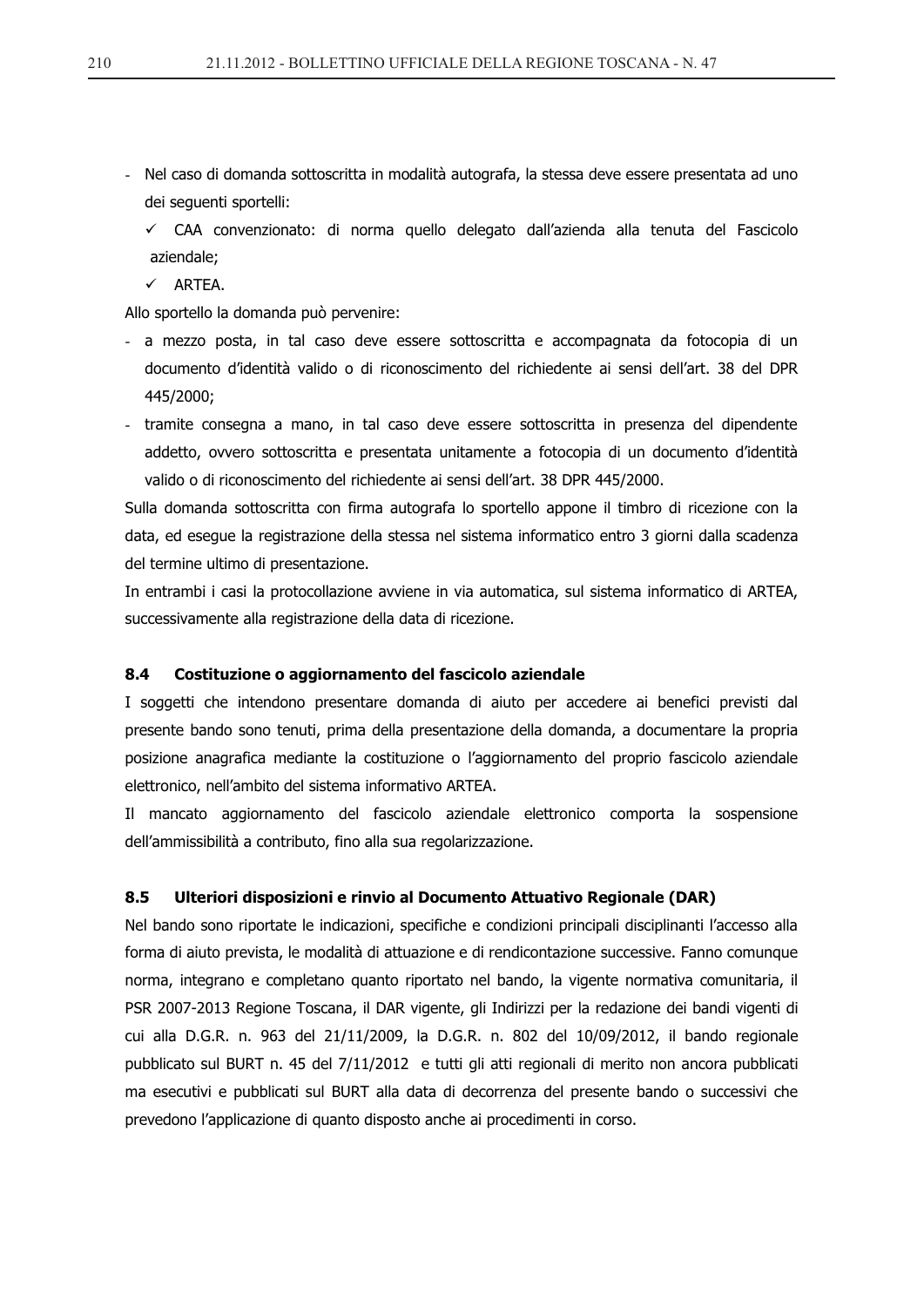### 9. Riduzioni del contributo in sede di pagamento finale

Le domande di pagamento del saldo devono pervenire in forma completa, allegati compresi, al soggetto competente entro il termine stabilito dallo stesso nell'atto di assegnazione o nella convenzione (in termini di giorni di calendario, fa fede la data di ricezione nel sistema ARTEA) o nell'eventuale atto di proroga del termine per la presentazione della domanda di pagamento.

La presentazione della domanda di saldo dopo il termine prescritto, e comunque non oltre 25 giorni di calendario dallo stesso, comporta una riduzione pari all'1% per ogni giorno di calendario di ritardo dell'importo per il quale il beneficiario avrebbe avuto diritto se avesse inoltrato la domanda in tempo utile (in analogia con quanto previsto dal Reg. CE n. 796/04, art. 21); un ritardo nella presentazione della domanda di pagamento oltre i 25 giorni dal termine prescritto comporta la decadenza dal contributo e la revoca dell'atto di assegnazione.

Ai sensi dell' art. 31 del Reg. (CE) n. 1975/2006, se l'importo richiesto nella domanda di pagamento supera di oltre il 3% l'importo del contributo concesso e liquidabile stabilito in sede di accertamento finale, a questo ultimo importo si applica una riduzione pari alla differenza tra i due importi. Tuttavia non si applicano riduzioni se il beneficiario è in grado di dimostrare che non è responsabile dell'inclusione degli importi risultati non ammissibili in sede di accertamento finale. Le riduzioni si applicano anche in caso di accertamento di spese non ammissibili individuate nel corso dei controlli in loco e dei controlli ex post a norma degli articoli 28 e 30 del Reg. (CE) n. 1975/2006, sempre con riferimento alla domanda di pagamento presentata dal beneficiario.

Relativamente agli adempimenti stabiliti ai punti da 14 a 17 del Paragrafo 8 del presente Bando, nella fase successiva all'accertamento finale, spetta ad ARTEA OPR nell'ambito dei controlli di secondo livello ed ex post l'onere di vigilare sul rispetto da parte dell'obbligato, essendosi di fatto già conclusi i rapporti tra il beneficiario finale ed il GAL. Il rispetto di tali obblighi in questo caso è verificato nell'ambito dei controlli di secondo livello ed ex post effettuati ai sensi del Reg. CE n. 1975/06.

### $9.1$ Riduzione in sede di accertamento finale, di controlli in loco e dei controlli ex post

Relativamente agli adempimenti stabiliti nella convenzione fra GAL e Beneficiario Finale relativi -"permettere in ogni momento sopralluoghi e controlli da parte del personale del GAL e degli altri" soggetti competenti" – "non cedere a terzi tramite transazione ai fini commerciali o distogliere dalla destinazione prevista nel progetto approvato le opere realizzate o le attrezzature acquistate per un periodo di almeno cinque anni a decorrere dalla data della domanda di pagamento", nella fase successiva all'accertamento finale, spetta all'OPR nell'ambito dei controlli di secondo livello ed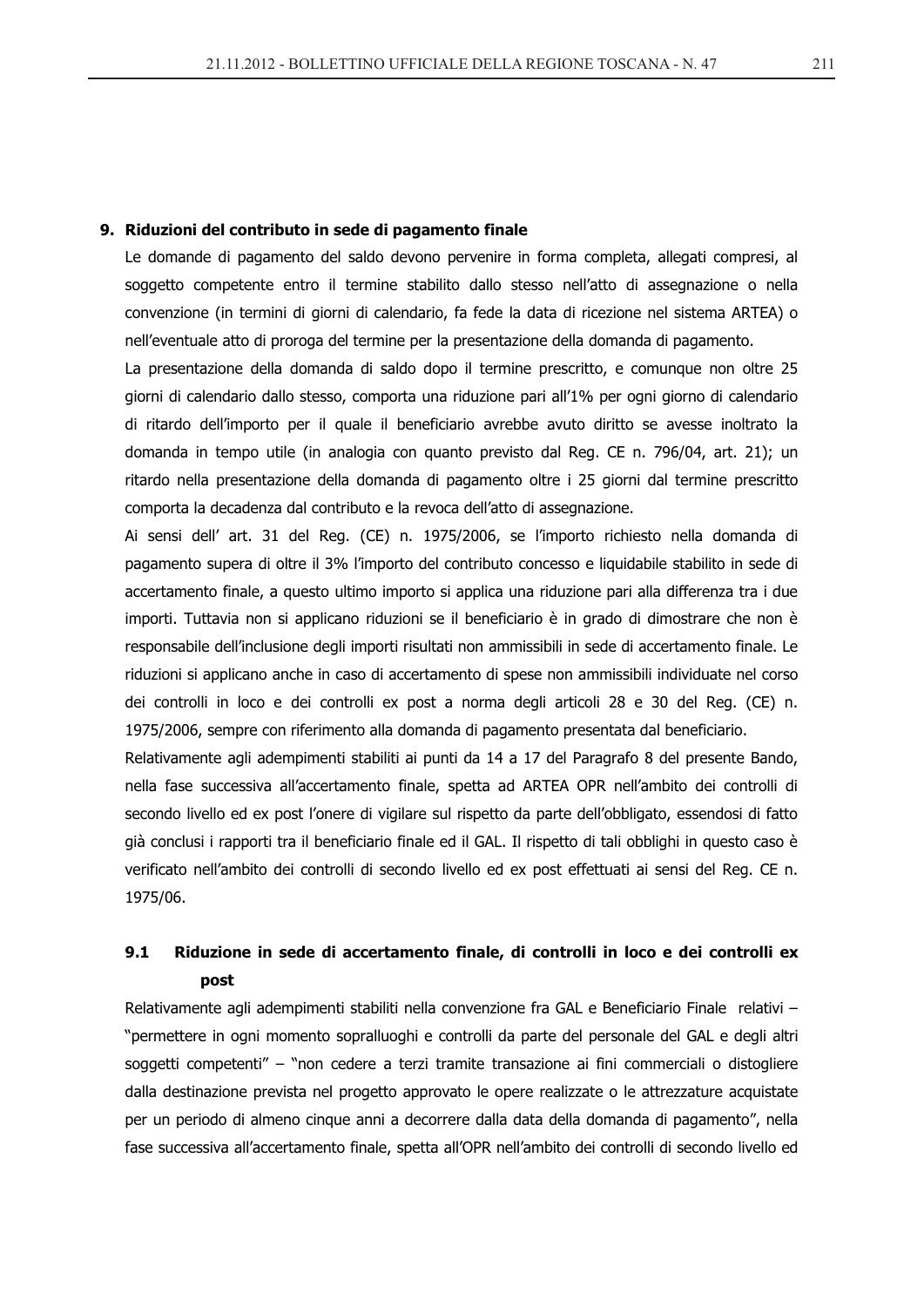ex post l'onere di vigilare sul rispetto da parte dell'obbligato, essendosi di fatto già conclusi i rapporti tra il beneficiario finale ed il GAL. Il rispetto di tali obblighi in questo caso è verificato nell'ambito dei controlli di secondo livello ed ex post effettuati ai sensi del Reg. CE n. 1975/06.

In ogni caso, qualora si verifichi una delle seguenti ipotesi: - lo scioglimento del GAL;

- la sospensione dell'attività dello stesso per disposizione della Giunta regionale;

- la revoca del riconoscimento da parte regionale del GAL;

Il rispetto degli impegni stabiliti al punto b (della convenzione tra il Gal e beneficiario finale) nonché l'onere di verifica del corretto adempimento degli obblighi di cui al punto a (della convenzione tra il Gal e beneficiario finale) da parte del beneficiario finale, ricadono interamente sulla Regione Toscana ovvero sul soggetto terzo da questa eventualmente incaricato.

Qualora sia riscontrato il mancato rispetto degli impegni sopra da parte beneficiario finale, il GAL ovvero la Regione Toscana a seconda del caso di specie - valutata l'entità dell'inadempienza, deve revocare i contributi concessi e richiedere agli interessati la restituzione ad ARTEA OPR delle somme eventualmente già ricevute entro un termine massimo di trenta giorni dal ricevimento dell'ingiunzione. Nel caso che i beneficiari non aderiscano a tale richiesta entro i termini stabiliti e comunicati all'OPR, l'Organismo pagatore procede al recupero coattivo delle somme dovute tramite escussione della garanzia fideiussoria ovvero, in sua assenza, secondo le proprie procedure formalizzate e adottate con decreto del Direttore di ARTEA.

### 10. Monitoraggio

# 10.1 Impegni specifici dei beneficiari così come previsti dal DAR

Il beneficiario finale si impegna a:

- comunicare al GAL le date di inizio e termine dei lavori oggetto di contributo;
- relazionare al GAL sull'andamento del progetto almeno ogni quattro mesi a decorrere dalla data di stipula della convenzione, indicando l'avanzamento procedurale e le spese sostenute;

### 11. Responsabile del procedimento e diritto di accesso agli atti

Ai sensi della legge 7 agosto 1990, n. 241, "Nuove norme in materia di procedimento amministrativo e di diritto di accesso ai documenti amministrativi", e ss.mm.ii. la struttura amministrativa responsabile dell'adozione del presente avviso è il Gal Leader Siena s.c.a.r.l. riconosciuto quale soggetto responsabile per l'attuazione e la gestione dell'Asse 4 Metodo Leader PSR 2007-2013 Regione Toscana, con DGR n. 216 del 25/03/2008, Tel 0577/775067, fax 0577/773971 - mail: info@leadersiena.it - posta certificata : leadersiena@cgn.legalmail.it .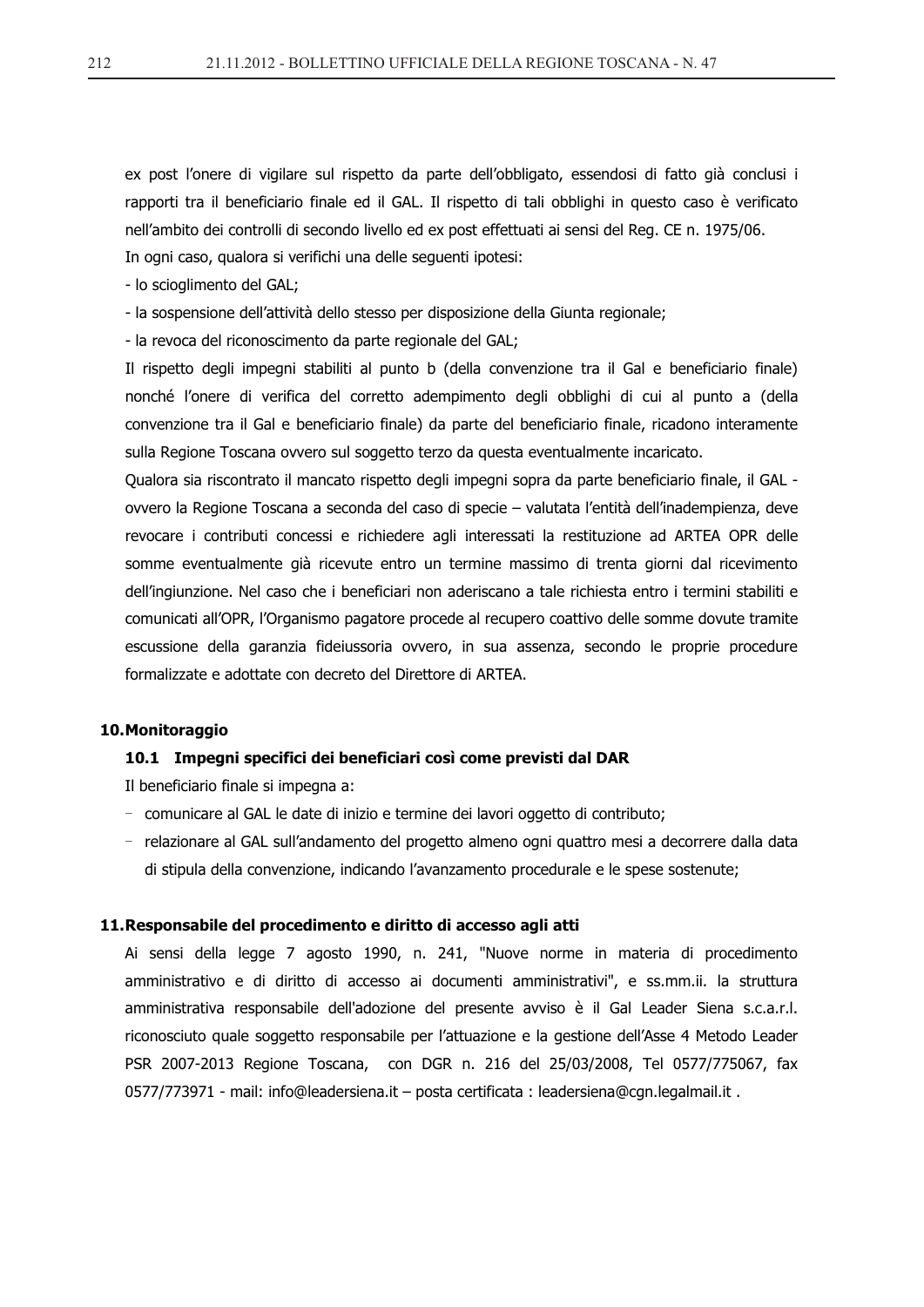Il diritto di accesso di cui all'art. 22 e ss. della L. 241/1990 e ss.mm.ii e all'art. 5 e ss. della L.R. 40/2009 e ss.mm.ii viene esercitato, mediante richiesta motivata scritta e previa intesa telefonica, nei confronti del Gal Leader Siena, con le modalità di cui agli art.li. n. 8 e 9 della citata Legge. Il Responsabile del Procedimento è il Responsabile Tecnico Amministrativo del Gal LEADER SIENA, Marco Flori.

Informazioni sui contenuti del bando possono essere reperite contattando il referente di misura ... Il testo integrale del presente bando è affisso inoltre agli albi degli Enti Pubblici del Territorio dei comuni della Provincia Siena di cui alla DGR n. 216 del 25/03/2008 - Reg. CE 1698/05 -Programma di Sviluppo Rurale - Individuazione dei territori eligibili all'Asse 4 "Metodo Leader".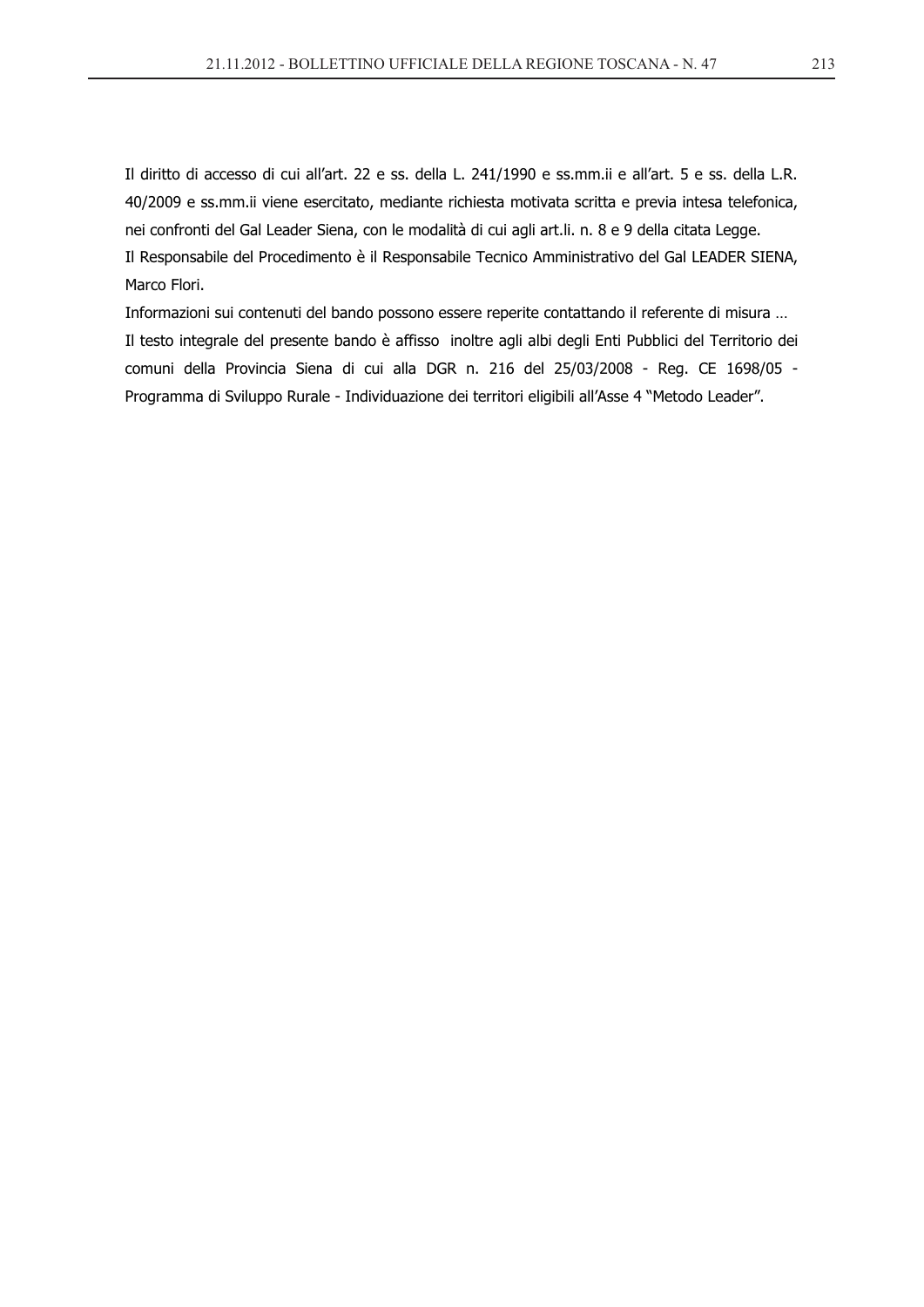Allegato 1

Spett. le GAL Leader Siena Via Adua n. 25 53021 ABBADIA SAN SALVATORE (SI)

# **DOMANDA PER LA MANIFESTAZIONE DI INTERESSE** "Misura 421 - Cooperazione interterritoriale e transnazionale"

# Nome del Partner Lettera di adesione al progetto di cooperazione

Preso atto dell'avviso pubblico per la presentazione di manifestazione d'interesse per la Misura 421 - "Cooperazione interterritoriale e transnazionale" consapevole che in caso di dichiarazioni mendaci, falsità in atto o uso di atti falsi, oltre alle sanzioni penali previste dall'articolo 76 del decreto del Presidente della Repubblica 28 dicembre 2000, n. 445, il GAL Leader Siena, per quanto di propria competenza, provvederà alla revoca dei benefici finanziari eventualmente concessi, così come previsto dall'articolo 75 del DPR medesimo,

|                                                                                                         | <u>il ______________________</u> | residente a |
|---------------------------------------------------------------------------------------------------------|----------------------------------|-------------|
|                                                                                                         |                                  |             |
|                                                                                                         |                                  | con         |
|                                                                                                         |                                  |             |
|                                                                                                         |                                  |             |
|                                                                                                         | <b>COMUNICA</b>                  |             |
| <u> Marracese del cadderre o ascresione elle definitione è asclimento de del ancorrire di secondato</u> |                                  |             |

l'interesse del suddetto a partecipare alla definizione e realizzazione del progetto di cooperazione coordinato dal GAL LEADER SIENA in qualità di soggetto capofila;